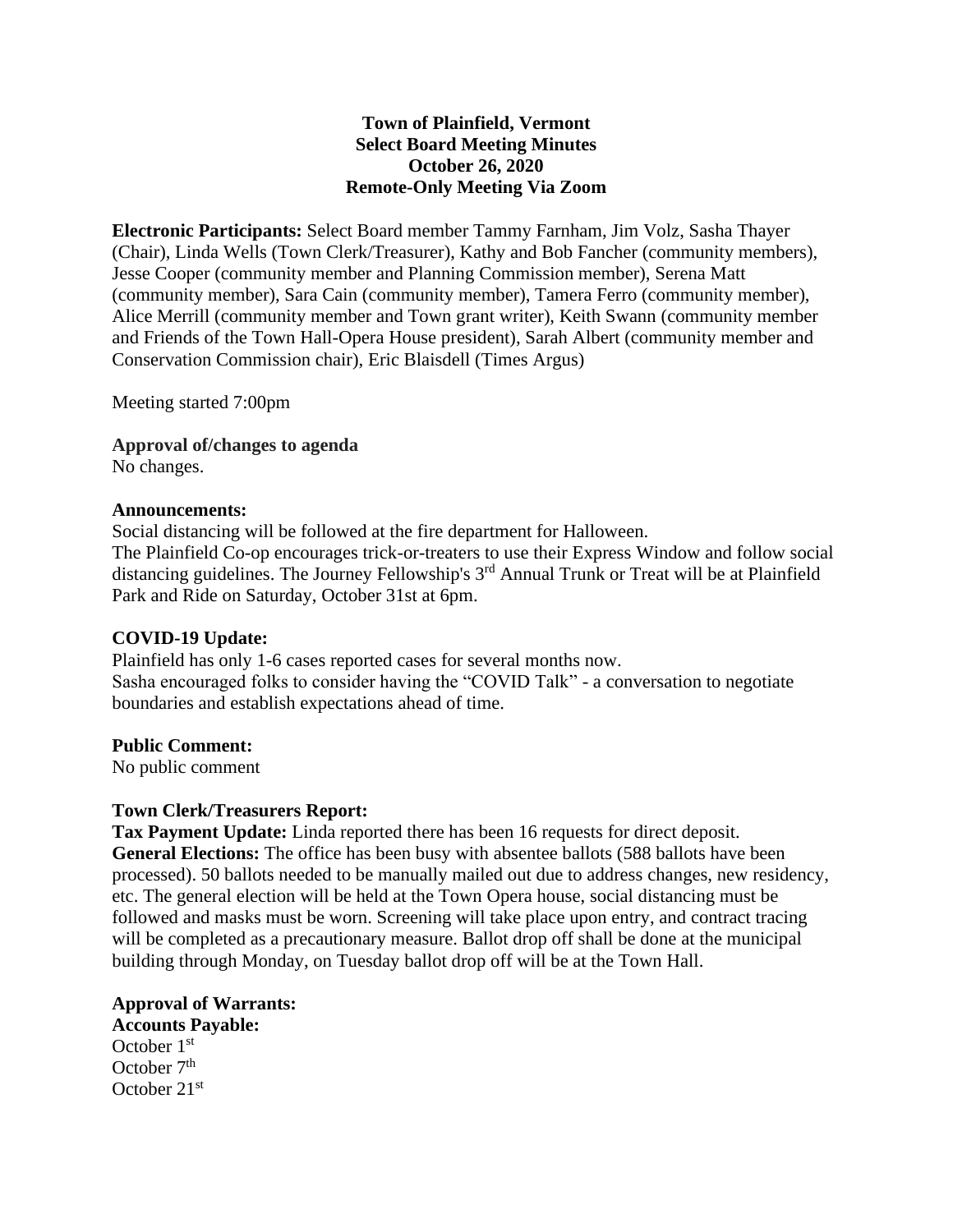**Tammy moved to approve 10/1, 10/7, 10/21 account payables warrant and the motion passed unanimously.**

#### **Approval of Payroll:**

October 2nd October  $9<sup>th</sup>$ October 16<sup>th</sup> October 23rd

**Jim moved to approve 10/2, 9, 16, 23 payroll warrants and the motion passed unanimously.**

#### **Approval of Meeting Minutes:**

August  $12<sup>th</sup>$ August 20<sup>th</sup> September 14<sup>th</sup> September 18<sup>th</sup> September 22nd September 28<sup>th</sup> October  $7<sup>th</sup>$ 

#### **Tammy moved to approve 8/12, 8/20, 9/14, 9/18, 9/22, 9/28, 10/7 and the motion passed unanimously.**

Linda thanked Sasha for installing a doorbell intercom system for the municipal building, as it has been extremely useful for screening people before coming into the building and limiting interaction and distractions.

## **Route 2 Remediation Project Update:**

Tammy apologized for not updating residents about the VTRANS work; they are working to gather information on the amount of ledge beneath the road. Tammy indicated that there may be limited road use for this time (1 lane traffic). Detours and emergency response will be addressed first. Tammy indicated that meetings will take place monthly to create an outline for the project and answer some of the questions that have been brought forth.

Sasha indicated that a few folks had mentioned that they thought the Route 2 project would be voted upon at town meeting. Tammy mentioned that an endorsement was needed from the town for the state to move forward on a project; several opportunities were offered for the town to get involved, including the survey and the 5 meetings offered to the town. Jim also mentioned that there were time constraints and the cost of the project was continuing to rise as time passed.

#### **Pedestrian Bridge Project Update:**

Tammy indicated that the town is still waiting to hear back about the grant. The project is on hold until they hear back from the grant as the money is needed to move forward. Tammy hopes that they will hear back by the middle of November in order to put out an invitation to bid. Tammy indicated that the town will not put the project out to bid until they find out if the grant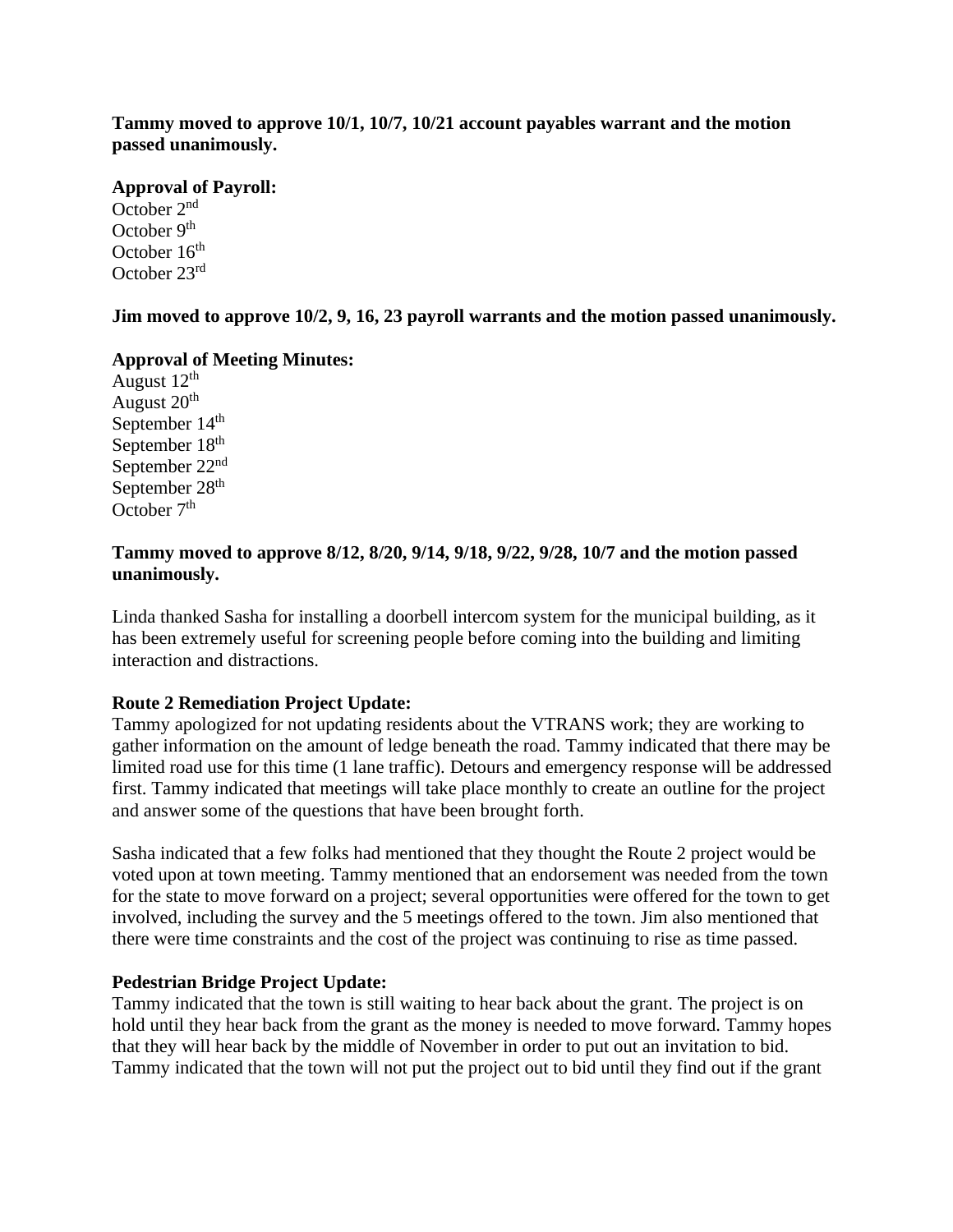has been received. Tammy indicated that an RFP is still in the works, Tammy indicated that Dufranes (the engineer) is in the process of writing the RFP.

George questioned moving forward on the project before voting on the project. He expressed concern on paying \$4,500 more on getting bids. Sasha reiterated that in order to bring the project to bid the town needs concrete figures (bids). George stated that spending more money on the project does not make sense. Tammy specified that the towns people wanted figures on the project in order to vote – but the select board has chosen to wait on the approval of the grant before spending the additional \$4,500.

## **Update on the Brook Road Bridge Replacement Project:**

Permit plans are in the works, final plans will be provided to the select board by the end of the year. FEMA grants will be pursued after receiving the final plans. The project is projected to be upward of 1,000,000 dollars. Sasha mentioned the project going to a vote once the plans are received.

### **Updated Town plan:**

Select Board hearing for Town Plan - the SB has not yet received delivery from the Planning Commission. The Planning Commission had a hearing on October  $8<sup>th</sup>$  and following that made a few changes to the plan. Will has pretty much made the changes, is in the process of getting them made to a PDF version of the plan for the Planning Commission to give final approval to. Then there will be the formal delivery to the Select Board, once that occurs, for a town of less than 2,500, the Select Board only one hearing must be held (at a minimum).

\*\*\*\*Time frame for SB hearing is no less than 30 nor more than 120 days **after the planning commission hearing** may the select board hold their first public hearing with a required 15-day notice in the newspaper and posted physically around the community. *This means that the SB hearing could occur no earlier than November 7th and must occur no later than Oct 8-Nov 8 = 31 days. -December 8 = 61 days, -Jan 8 = 92 days - Feb 5 = 120 days.* Once the select board has their hearings, **they have up to one year from the date of final planning commission hearing to adopt the town plan by select board vote** *or at a town meeting.* Major changes at the SB level do trigger another SB hearing.

Jesse encouraged more feedback, as more is better! Tammy encouraged a shorten synopsis of the plan and/or changes to encourage more feedback, as the document is extremely lengthy. Jesse suggested looking at the table of each section to get a condensed summary of each topic.

#### **Conservation Commission:**

Sarah Albert requested approval from the select board for a boardwalk (or bog-bridge) to be reconstructed in the Town Forest. Maple Hill School has offered to do the labor if the town is willing to pay the cost of lumber (hemlock)/materials. The total cost is estimated (from P&R) to be just under \$400. Sarah requested for the select board to approve the cost of \$750 to fund the boardwalk in the Town Forest.

**Jim moved to approve** *up to* **\$800 from the Town Woodland Fund to reconstruct the boardwalk at the Maxfield entrance to the Town Forest, with a unanimous approval of the select board.**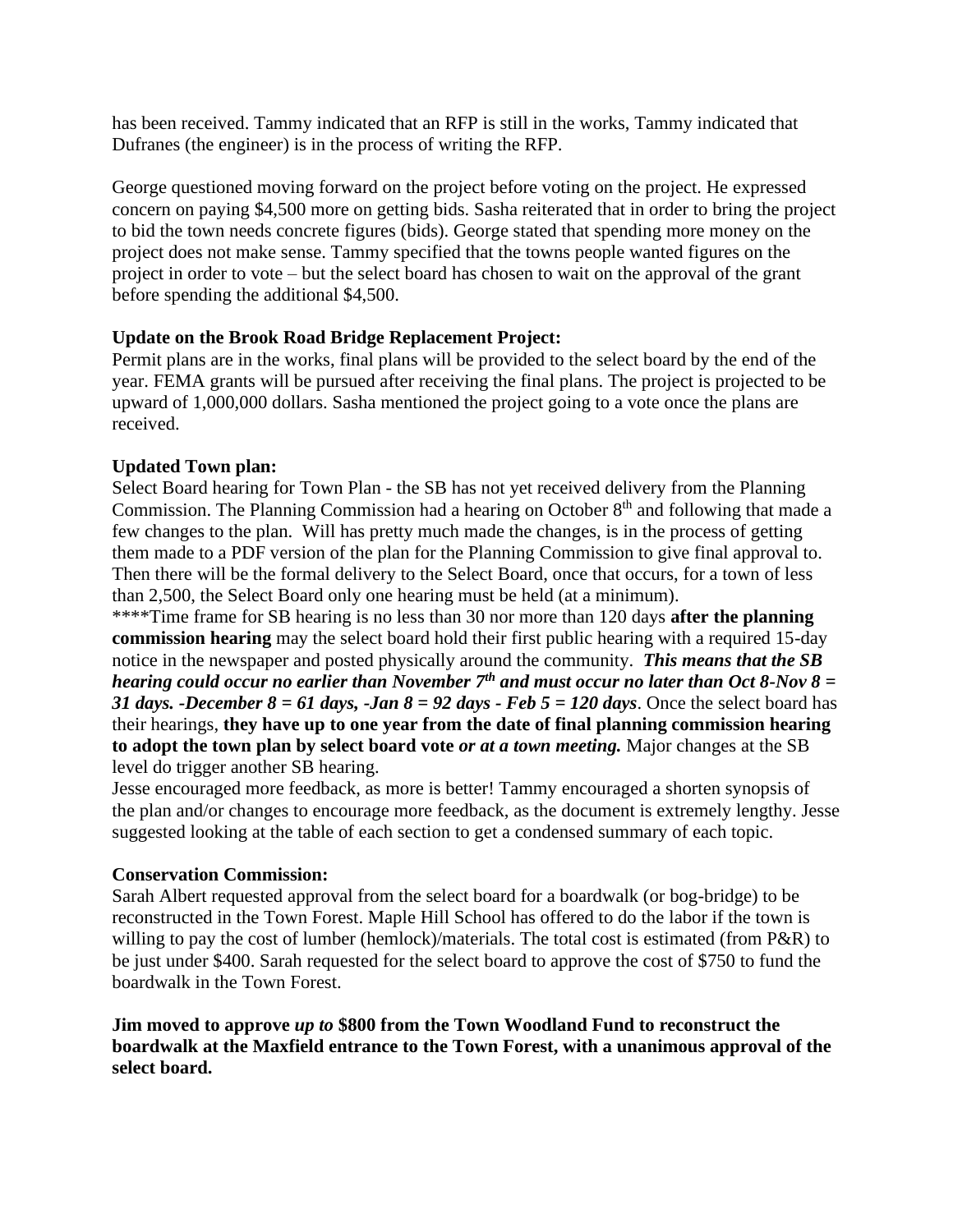**Consideration of vegetation/tree removal** from rear end of Town Hall/Opera House lot affecting Keith Swann and Cindy Wykoff property. The quote from the tree removal is quoted to be \$650 for the boxelder (deteriorating) and the maple tree (leaning away from the garage). Jim & Tammy agreed that it makes sense to take down the single tree of concern/risk to the garage. Sasha suggested to authorize expenditure up to \$650. Tammy suggested to take down all three trees to avoid this concern in the future. George suggested to make a decision and move on. Sasha proposed to authorize up to \$650 for the tree removal and if it's a modest amount to remove all three then they can reconvene. Jim moved to authorize, with a unanimous approval of the select board.

# **Updated on grant for lighting upgrade for Town Hall/Opera House**

Tammy indicated that before moving forward the Friends of the Opera House should establish how much funding they have. Keith said at this point they have not started fundraising. The project is reimbursable, the money is not needed upfront. Keith did advise that the quote may no longer be valid when the project is started as the quote was given several months ago.

# **COVID-19 update and issues relating to re-opening the Town Hall/Opera House for various uses.**

Sasha indicated that there hasn't been much change in COVID-19 since September. Jim suggested that if people want to use the Opera House that they make a proposal and the select board have the authority to approve/decline. Tammy suggested "for town use only" before opening it up to the public. The friends of the opera house indicated that they would be happy to help manage the COVID-19 aspects of re-opening the Opera House. Sasha reminded that there are lots of aspects of using the space, i.e.: 6ft spacing, one-way direction, screening, etc. Jim urged to base the re-opening of the Opera House on the basis of a request to use the Opera House, as there is nothing to decide at this point

### **Jim moved to table the discussion until there is someone asking to use the Town Hall, with a unanimous approval of the select board.**

**Town Hall/Opera House Contract** with Friends of the Plainfield Town Hall/Opera House Jim, Tammy & Sasha agreed that the rental and deposit checks should be cashed and cleared and if everything is clean upon return of the space then the deposit check could be reissued to the renter. This is something that will need to be discussed with Linda to make sure that she is on board, as Keith indicated that is not something that was previously done. Tammy suggested that rental and liability should be looked into if the town is not maintaining the lot. Jim suggested for the town attorney to review the contract and offer suggestions. If the Opera House will not be used to full capacity then it does not seem as though the Friends of the Opera House should receive \$3,000. Tammy recommended a modified contract for COVID-19 and the understanding of the current circumstances. Sasha indicated in the meantime we should look at the Town Hall/Opera House website to make sure the information (& contracts) are accurate.

## **Agenda items for November 9, 2020 Select Board Meeting**

- Route 2-Main Street Intersection Remediation Project Update
- Pedestrian Bridge Project Update
- Brook Road Bridge Project Update